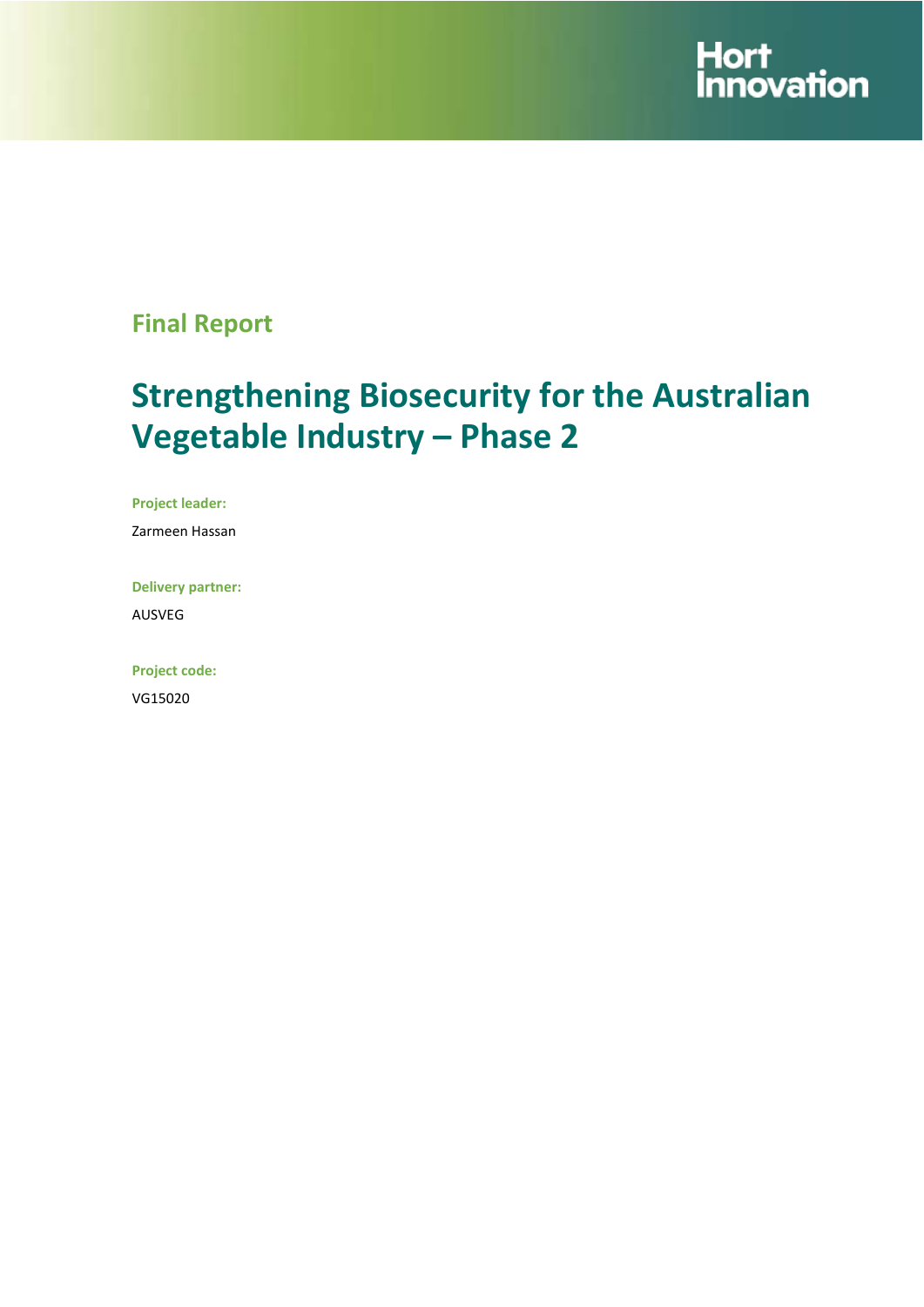#### **Project:**

Strengthening Biosecurity for the Australian Vegetable Industry – Phase 2

#### **Disclaimer:**

Horticulture Innovation Australia Limited (Hort Innovation) makes no representations and expressly disclaims all warranties (to the extent permitted by law) about the accuracy, completeness, or currency of information in this Final Report.

Users of this Final Report should take independent action to confirm any information in this Final Report before relying on that information in any way.

Reliance on any information provided by Hort Innovation is entirely at your own risk. Hort Innovation is not responsible for, and will not be liable for, any loss, damage, claim, expense, cost (including legal costs) or other liability arising in any way (including from Hort Innovation or any other person's negligence or otherwise) from your use or non-use of the Final Report or from reliance on information contained in the Final Report or that Hort Innovation provides to you by any other means.

#### **Funding statement:**

This project has been funded by Hort Innovation, using the vegetable research and development levy and contributions from the Australian Government. Hort Innovation is the grower-owned, not-for-profit research and development corporation for Australian horticulture.

#### **Publishing details:**

ISBN 978 0 7341 4496 6

Published and distributed by: Hort Innovation

Level 8 1 Chifley Square Sydney NSW 2000

Telephone: (02) 8295 2300

www.horticulture.com.au

© Copyright 2018 Horticulture Innovation Australia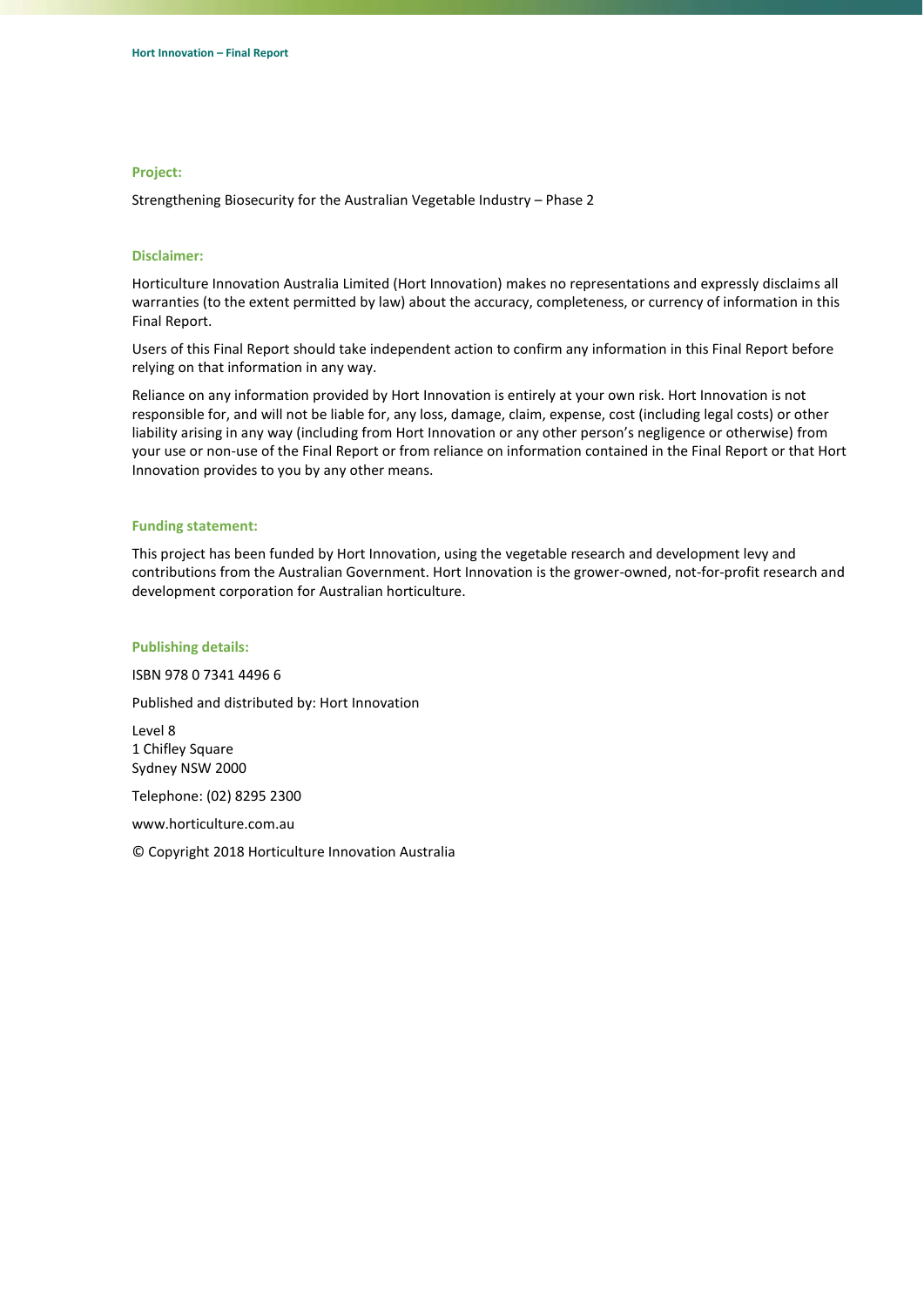# <span id="page-2-0"></span>**Content**

| Content                                                      | 3                            |
|--------------------------------------------------------------|------------------------------|
| Summary                                                      | 4                            |
| Keywords                                                     | 5                            |
| Introduction                                                 | 6                            |
| Methodology                                                  | 6                            |
| Outputs                                                      | 7                            |
| Plant Health Australia Meeting attendance and Working Groups | 8                            |
| Outcomes                                                     | 8                            |
| Monitoring and evaluation                                    | 9                            |
| Recommendations                                              | 11                           |
| Refereed scientific publications                             | 12                           |
| References                                                   | 13                           |
| <b>APPENDIX 1</b>                                            | 13                           |
| Intellectual property, commercialisation and confidentiality | 14                           |
| Acknowledgements                                             | 15                           |
| Appendices                                                   | Error! Bookmark not defined. |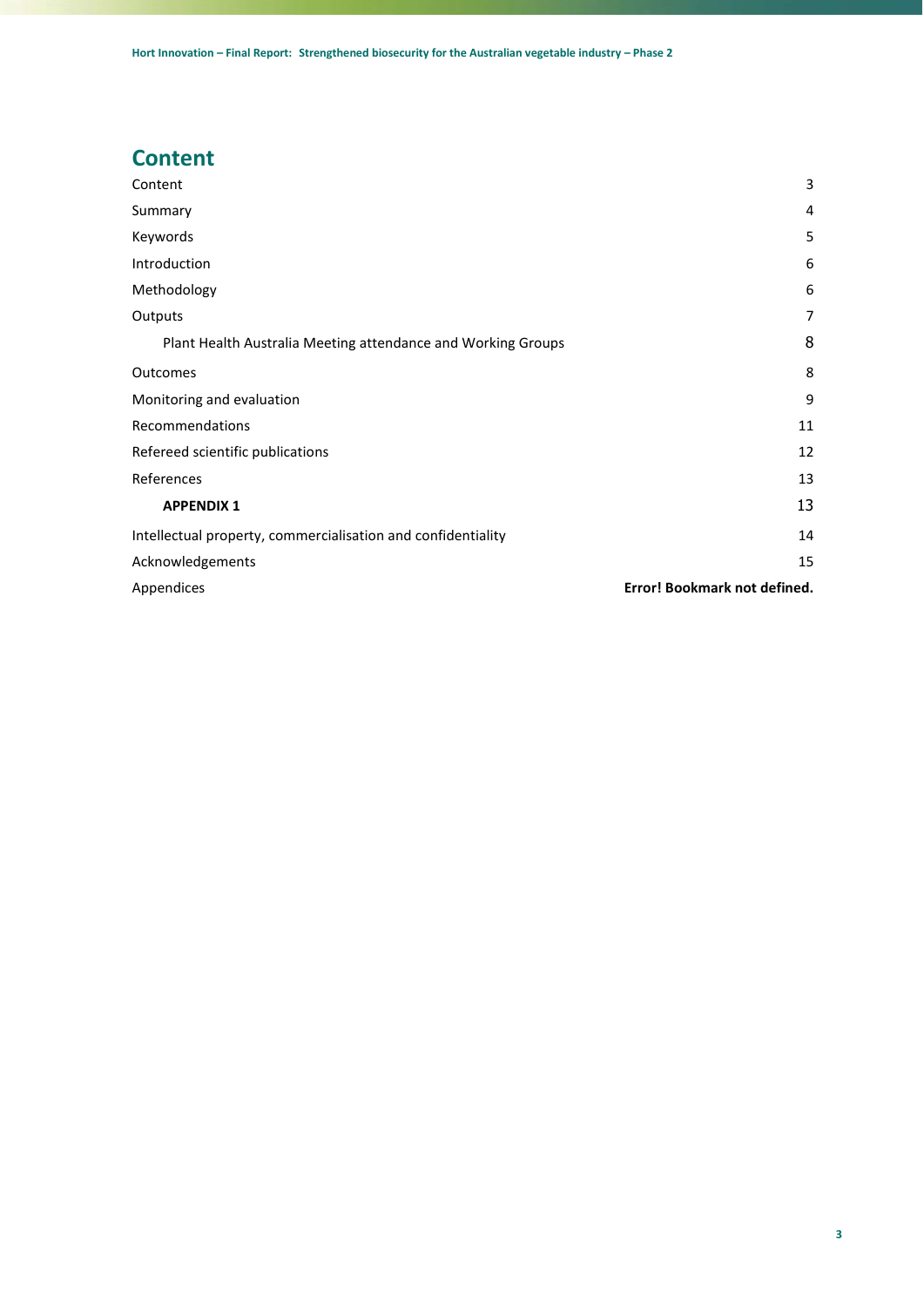#### <span id="page-3-0"></span>**Summary**

It was identified by the vegetable industry that biosecurity and related technical issues are areas where the industry requires appropriate expertise to respond to, and engage with, governments and various plant health bodies. Prior to commencement of the Biosecurity Advisor role in 2011, this lack of expertise was a significant weakness in the vegetable industry's technical capacity. VG15020 provided for AUSVEG's continued industry representation in a range of forums, such as the Consultative Committee on Emergency Plant Pests (CCEPP), and at various biosecurity-related meetings facilitated by the Australian Government. The project also allowed the industry to provide input into Biosecurity Import Risk Analyses (BIRAs) and state biosecurity policies, assist in the development of plant pest contingency plans, and provide input into endemic pest control issues, including the maintenance of existing trade. In addition, the role permitted AUSVEG to participate in various Plant Health Australia (PHA) working groups and other matters surrounding the Emergency Plant Pest Response Deed (EPPRD).

Following the initial appointment of the Biosecurity Advisor in 2012 (VG11013), AUSVEG has engaged widely with industry, government and plant health bodies on biosecurity issues. Through this greater technical capacity and more comprehensive level of engagement, AUSVEG has had stronger and more robust representation at PHA meetings, in various working groups, at emergency plant pest response meetings and in ongoing communications with government bodies and departments such as Biosecurity Australia, PHA and the Department of Agriculture and Water Resources.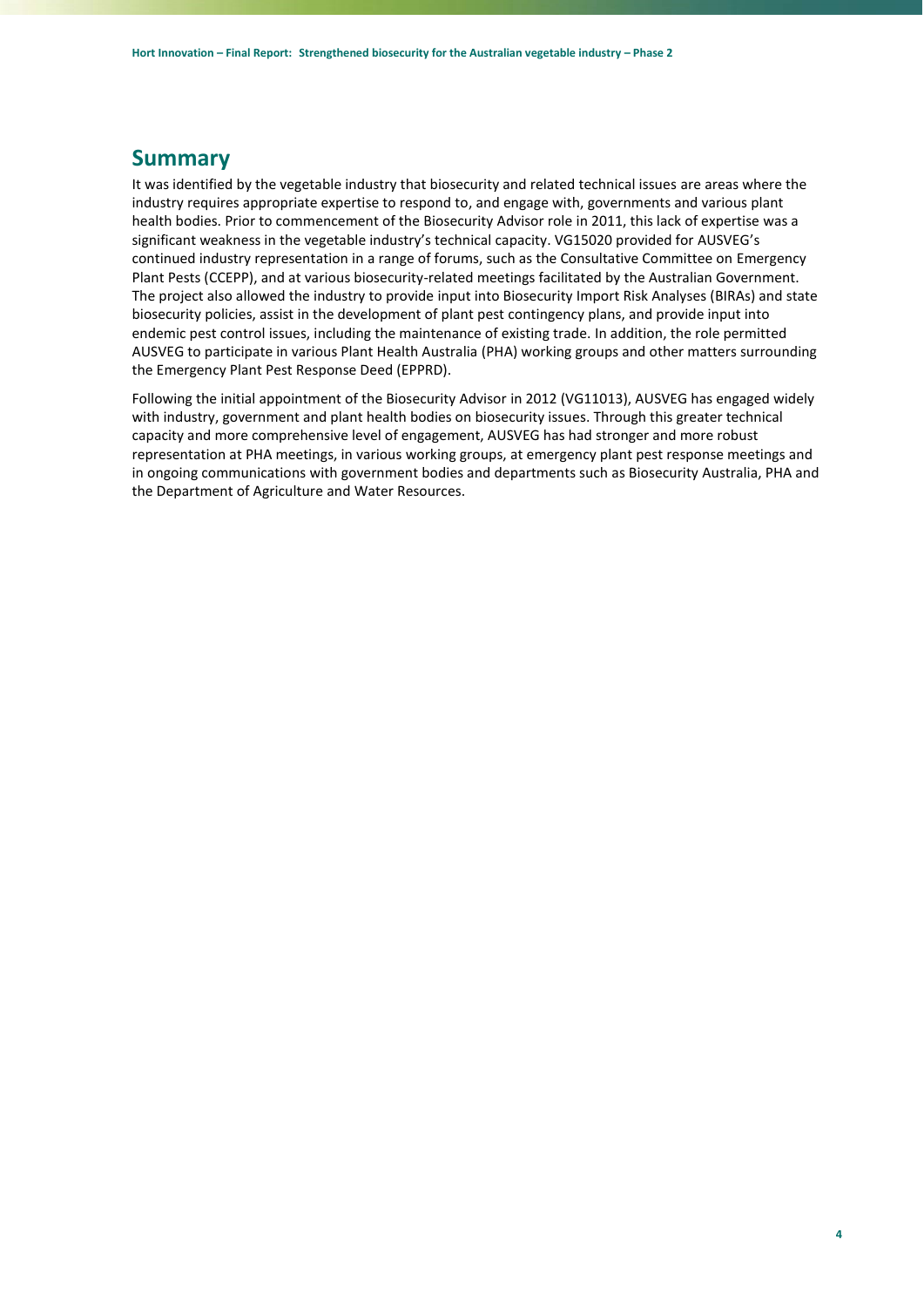## <span id="page-4-0"></span>**Keywords**

Biosecurity, EPPRD, AUSVEG, PHA, pest risk analysis, import risk analysis.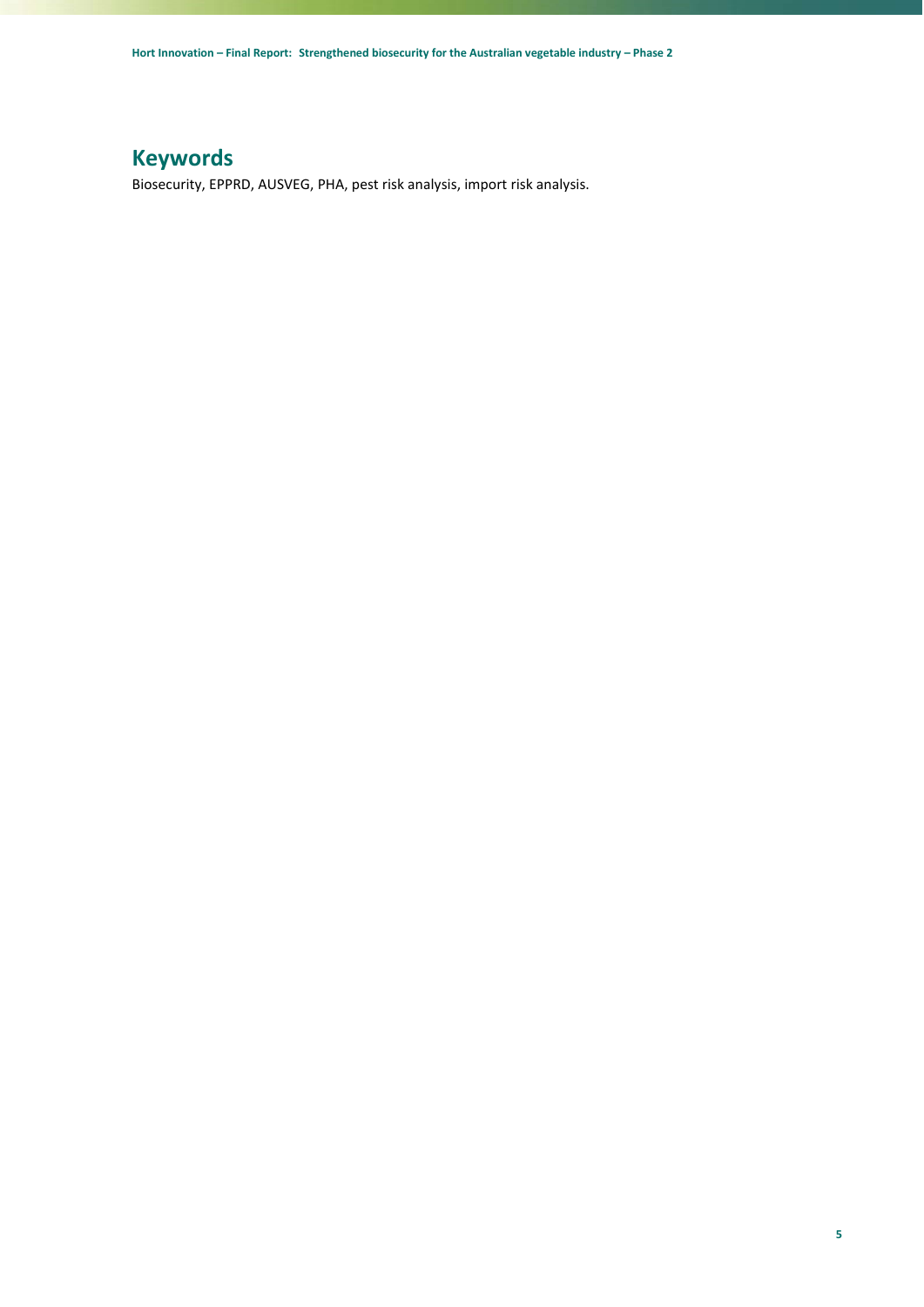### <span id="page-5-0"></span>**Introduction**

It was identified by the vegetable industry that biosecurity and related technical issues are areas where the industry requires appropriate expertise to respond to, and engage with, governments and various plant health bodies. Prior to commencement of the Biosecurity Advisor role in 2011, this lack of expertise was a significant weakness in the vegetable industry's technical capacity. VG15020 provided for AUSVEG's continued industry representation in a range of forums, such as the Consultative Committee on Emergency Plant Pests (CCEPP), and at various biosecurity-related meetings facilitated by the Australian Government. The project also allowed the industry to provide input into Biosecurity Import Risk Analyses (BIRAs) and state biosecurity policies, assist in the development of plant pest contingency plans, and provide input into endemic pest control issues, including the maintenance of existing trade. In addition, the role permitted AUSVEG to participate in various Plant Health Australia (PHA) working groups and other matters surrounding the Emergency Plant Pest Response Deed (EPPRD).

It was also important that AUSVEG develop internal capacity to be able to address biosecurity issues in the future and this project provided an important mentoring and advising capacity to AUSVEG staff in all areas about biosecurity.

The Australian vegetable industry developed this project to ensure that the industry is effectively able to respond to, and engage with, the Australian Government and various other Bodies and Committees (State and Federal), on a range of relevant biosecurity issues as there was an identified need for a technical expert to represent the industry in this area. The project also provided the Peak Industry Body AUSVEG with ongoing updates and advice on biosecurity-related developments that could impact on the industry.

The critical importance of biosecurity in relation to protecting Australia's \$3.7 billion vegetable industry from foreign pest and disease threats and the need to ensure a greater level of general awareness about serious biosecurity issues within the industry were two of the key factors in proposing a greater technical capacity for the industry through the project.

Equally as important was the critical need for the industry to be able to comprehensively articulate its position on biosecurity issues on a technical level through AUSVEG's obligations under the EPPRD. A greater level of participation in technical pest risk issues and national biosecurity research activities was also considered of high importance. Biosecurity has wide-ranging implications not just from a direct 'cost to industry' perspective, but also in relation to domestic and international trade.

Following the initial appointment of the Biosecurity Advisor in 2012 (VG11013), AUSVEG has engaged widely with industry, government and plant health bodies on biosecurity issues. Through this greater technical capacity and more comprehensive level of engagement, AUSVEG has had stronger and more robust representation at PHA meetings, in various working groups, at emergency plant pest response meetings and in ongoing communications with government bodies and departments such as Biosecurity Australia, PHA and the Department of Agriculture and Water Resources.

### <span id="page-5-1"></span>**Methodology**

VG15020 resulted in the appointment of the Vegetable Industry Biosecurity Advisor, Dr. Kevin Clayton-Greene, who was managed by AUSVEG, with the associated consultancy costs funded separately via VG15023. The consultant represented AUSVEG at key biosecurity forums and developed and managed submissions of technical documents to relevant bodies, such as the Department of Agriculture and Water Resources.

Dr. Clayton-Greene also identified key meetings and forums for AUSVEG to be present at and ensured that key communication and advice on biosecurity was disseminated to relevant stakeholders through AUSVEG's communication channels.

A key aspect of the project was also to increase the capacity of AUSVEG on biosecurity concerns, and to that effect, Dr. Clayton-Greene trained Dr. Jessica Lye, Callum Fletcher, and towards the end of the project, Zarmeen Hassan to represent AUSVEG on key stakeholder forums.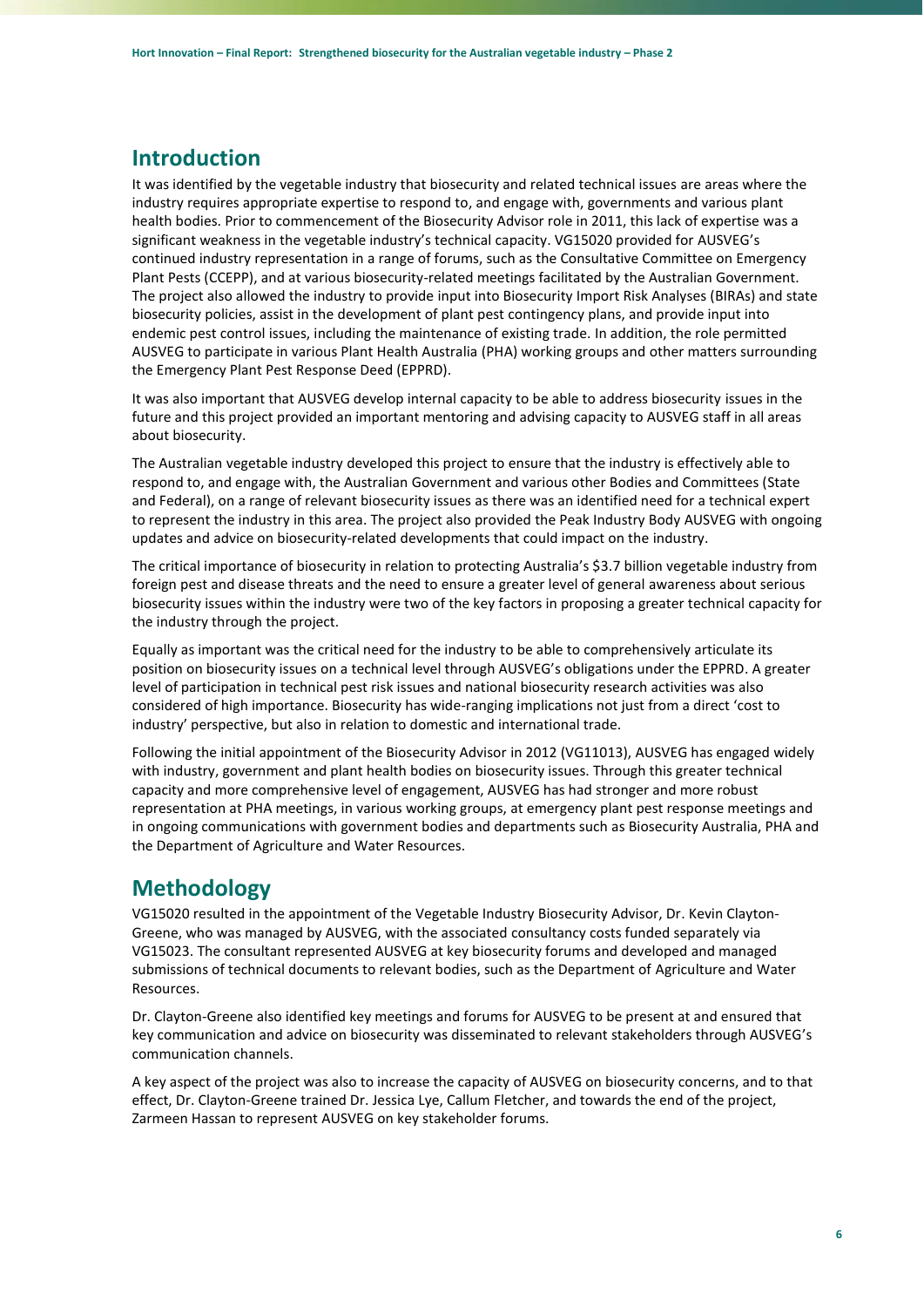### <span id="page-6-0"></span>**Outputs**

Over the three year period covered by this project (2015-18) AUSVEG has been affected by 42 host range extensions of pests already in the country and participated in 39 exotic incursions. Details of 27 incursions that have been decided and closed by the National Management Group (NMG) and are public knowledge, are detailed below, while the others remain confidential.

| <b>Notification to</b><br>the CCEPP | <b>Plant Pest information</b>                                                |                                              |           | <b>Notifying</b><br>agency /    | <b>Current status</b>            | <b>Reason for current status</b>                                                                                |
|-------------------------------------|------------------------------------------------------------------------------|----------------------------------------------|-----------|---------------------------------|----------------------------------|-----------------------------------------------------------------------------------------------------------------|
|                                     | <b>Scientific name</b>                                                       | Common name                                  | Pest type | jurisdiction                    |                                  |                                                                                                                 |
| 30-Oct-18                           | Macrophomina<br>pseudophaseolina                                             | <b>NA</b>                                    | Fungus    | QLD                             | Closed (pending<br>NMG decision) | Not an EPP                                                                                                      |
| 10-Aug-18                           | Aleurothrixus<br>trachoides                                                  | Solanum<br>Whitefly/<br>Capsicum<br>Whitefly | Insect    | Qld (NAQS)                      | Closed (pending<br>NMG decision) | Not technically feasible to eradicate                                                                           |
| 31-Jul-18                           | Faba bean Breeza<br>virus (FBBV)                                             | Faba bean Breeza<br>virus (FBBV)             | Virus     | <b>NSW</b>                      | Closed (pending<br>NMG decision) | Not an EPP                                                                                                      |
| 29-Jun-18                           | Phodoryctis caerulea                                                         | Bean miner                                   | Insect    | QLD                             | Closed (pending<br>NMG decision) | Not an EPP                                                                                                      |
| $11-Jul-18$                         | Endive necrotic<br>mosaic virus (ENMV)                                       | Endive necrotic<br>mosaic virus              | Virus     | <b>NSW</b>                      | Closed (pending<br>NMG decision) | Not technically feasible to eradicate                                                                           |
| 24-May-18                           | Pyrrhocoris apterus                                                          | European fire bug                            | Insect    | <b>VIC</b>                      | Closed                           | Not an EPP                                                                                                      |
| 19-Apr-18                           | Columnea latent<br>viroid                                                    | Columnea latent<br>viroid (CLVd)             | Viroid    | <b>NSW</b>                      | Closed (pending<br>NMG approval) | No evidence of an established population                                                                        |
| 7-Feb-18                            | Impatiens necrotic<br>spot virus                                             | Impatiens necrotic<br>spot virus             | Virus     | <b>NSW</b>                      | Closed                           | Not technically feasible to eradicate                                                                           |
| 22-Jan-18                           | Halyomorpha halys                                                            | Brown<br>marmorated stink<br>bug             | Insect    | <b>NSW</b><br>(Horsley<br>Park) | Closed                           | EPP that has not established                                                                                    |
| 21-Dec-17                           | Halyomorpha halys                                                            | Brown<br>marmorated stink<br>bug             | Insect    | Qld (Port<br>Alma)              | Closed                           | EPP that has not established                                                                                    |
| 22-Nov-17                           | Halyomorpha halys                                                            | Brown<br>marmorated stink<br>bug             | Insect    | <b>NSW</b><br>(Glendenning)     | Closed                           | Response Plan - EPP eradicated                                                                                  |
| 17-Nov-17                           | Henosepilachna<br>signatipennis                                              | Spotted lady<br>beetle                       | Insect    | QLD (NAQS)                      | Closed                           | Not technically feasible to eradicate                                                                           |
| 12-Jul-17                           | Candidatus<br>Liberibacter<br>solanacearum                                   | Vegetative<br>disorder/ yellows<br>decline   | Bacteria  | <b>NSW</b>                      | Open                             | EPP that is technically feasible to eradicate<br>(Response Plan [non-cost shared] endorsed<br>15 November 2017) |
| 26-Jun-17                           | Dickeya dianthicola                                                          | Black leg of<br>potato                       | Bacteria  | WA                              | Closed                           | Not technically feasible to eradicate                                                                           |
| 3-Feb-17                            | Bactericera cockerelli                                                       | Tomato potato<br>psyllid                     | Psyllid   | WA                              | Open                             | Response Plan - Transition to Management<br>Phase                                                               |
| 14-Sep-16                           | Stagonosporopsis<br>citrulli                                                 | <b>NA</b>                                    | Fungus    | QLD                             | Closed                           | Not reasonably believed to be an EPP                                                                            |
| $9-Sep-16$                          | Potato spindle tuber<br>viroid                                               | Potato spindle<br>tuber viroid<br>(PSTVd)    | Viroid    | VIC                             | Closed                           | Not technically feasible to eradicate.                                                                          |
| $1-Jul-16$                          | Colletotrichum<br>cairnsense sp. nov.<br>(reported as<br>Colletotrichum sp.) | Chili anthracnose                            | Fungus    | QLD                             | Closed                           | Not technically feasible to eradicate                                                                           |

**Plant Pest notifications and EPP Incident status table**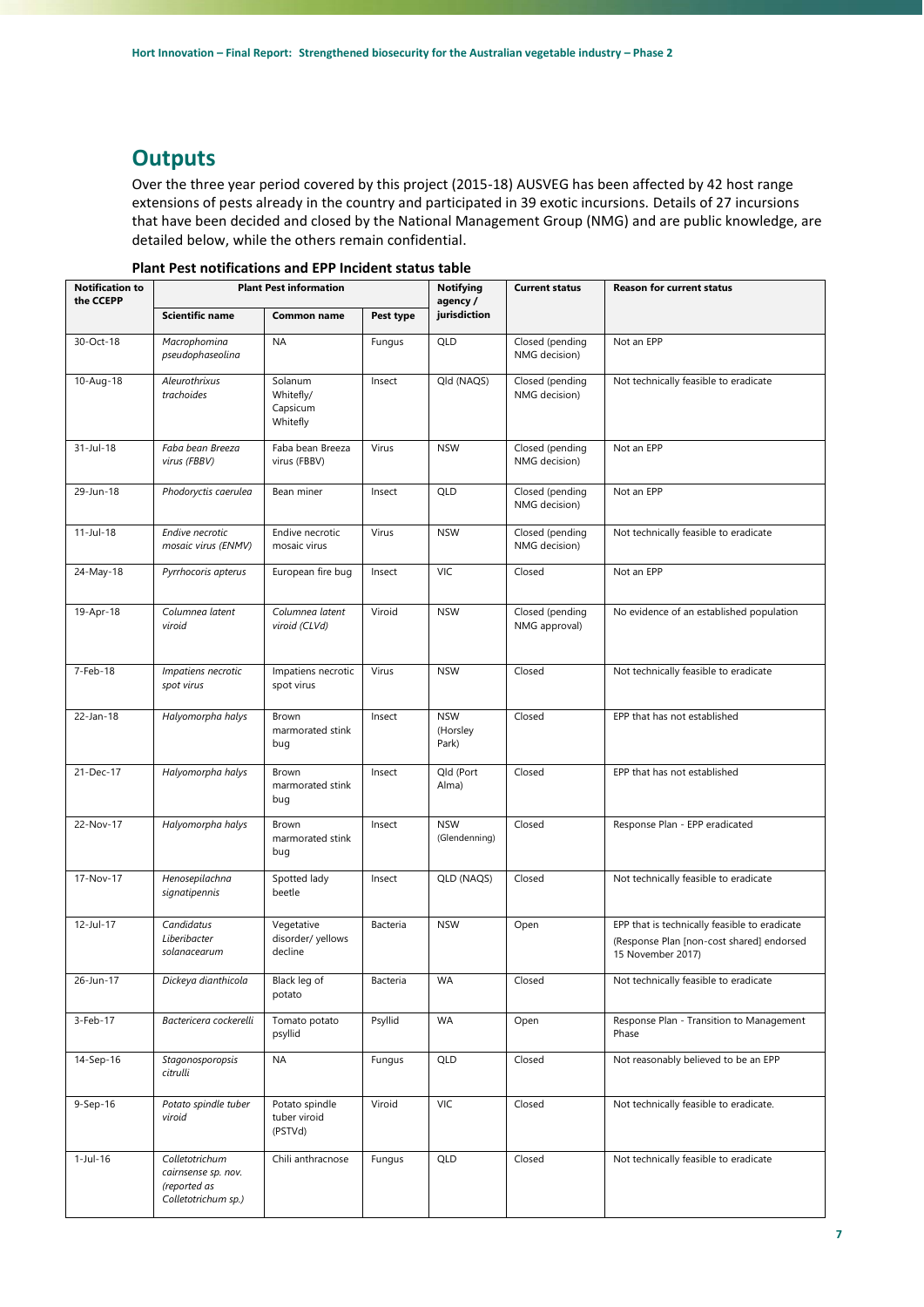| <b>Notification to</b><br>the CCEPP          | <b>Plant Pest information</b>                   |                                        |           | <b>Notifying</b><br>agency /       | <b>Current status</b>                                       | <b>Reason for current status</b>                                                           |
|----------------------------------------------|-------------------------------------------------|----------------------------------------|-----------|------------------------------------|-------------------------------------------------------------|--------------------------------------------------------------------------------------------|
|                                              | <b>Scientific name</b>                          | <b>Common name</b>                     | Pest type | jurisdiction                       |                                                             |                                                                                            |
| 29-Jun-16                                    | Varroa jacobsoni on<br>Apis cerana              | Varroa mite                            | Mite      | QLD                                | Open                                                        | Response Plan - Proof of Freedom Phase                                                     |
| $1$ -Jun-16                                  | Carlavirus-Cowpea<br>mild mottle virus<br>group | Cowpea milk<br>mottle virus<br>group   | Virus     | QLD                                | Closed                                                      | Not technically feasible to eradicate                                                      |
| $6$ -Jun-16                                  | Fusarium/<br>Gibberella fujikuroi               | Bakanae disease                        | Fungus    | QLD                                | Closed                                                      | Not technically feasible or cost beneficial to<br>eradicate                                |
| 4-May-16                                     | Pepper vein yellows<br>virus                    | PeVYV                                  | Virus     | <b>WA</b>                          | Closed                                                      | Not technically feasible to eradicate                                                      |
| 30-Mar-16                                    | Dickeya zeae                                    | <b>NA</b>                              | Bacterium | QLD, NT                            | Open (NT Incident<br>only)<br>Closed (OLD<br>Incident only) | Awaiting results of pathogenicity testing (NT<br>Incident only)<br>OLD Incident closed     |
| 11-Feb-16                                    | <b>Xanthomonas</b><br>perforans                 | Bacterial leaf spot                    | Bacterium | QLD                                | Closed                                                      | Not reasonably believed to be an EPP                                                       |
| $11$ -Jan-16                                 | Tetranycopsis<br>horridus                       | <b>NA</b>                              | Mite      | VIC, NSW                           | Closed                                                      | Not technically or cost beneficial to eradicate                                            |
| $7$ -Jul-15                                  | Oligonychus plegas                              | Red spider mite                        | Mite      | <b>OLD</b>                         | Closed                                                      | Not technically or cost beneficial to eradicate                                            |
| 24-Jun-15<br>(first notified 18<br>Jan 2013) | Melon Necrotic Spot<br>Virus                    | Melon Necrotic<br>Spot Virus<br>(MNSV) | Virus     | <b>NSW</b><br>VIC (16 May<br>2016) | Closed                                                      | NSW - not technically feasible to eradicate<br>VIC - not technically feasible to eradicate |

The advisor has produced 21 articles for *Vegetables Australia* and *Potatoes Australia* (see attached Table in Appendix 1), which have provided important biosecurity-related information to growers and other stakeholders in the vegetable industry.

The major topics covered by this are summarised below.

- Technical comment and review of Pest Risk and Import Risk Analyses on crops or pests that may have an impact on the vegetable or potato industries
- Emergency Plant Pest Response Deed Activities, including CCEPP and NMG participation
- <span id="page-7-0"></span>Plant Health Australia Working Group and Meeting attendance
- Imported Seed Working Groups
- National Biosecurity Round Tables
- Plant Health Committee Liaison
- National Pest Management Plans and Industry Biosecurity Plans for the potato and vegetable industries
- Categorisation committee and document preparation
- Scientific Advisory panels
- Member of the Horticultural Advisory Panel to the Plant Biosecurity CRC
- Written advice to AUSVEG to support submission on biosecurity R&D and the biosecurity system pertaining to the IGAB review in 2017

#### <span id="page-7-1"></span>**Outcomes**

As a result of the activities in VG15020, there has been an increase in biosecurity awareness and preparedness within the vegetable industry, greater knowledge of the biosecurity system, as well as better technical representation of the industry at all levels of government.

All of these outcomes have been met and in many cases exceeded.

The Biosecurity Advisor has assisted the industry by providing technical guidance to enable AUSVEG to more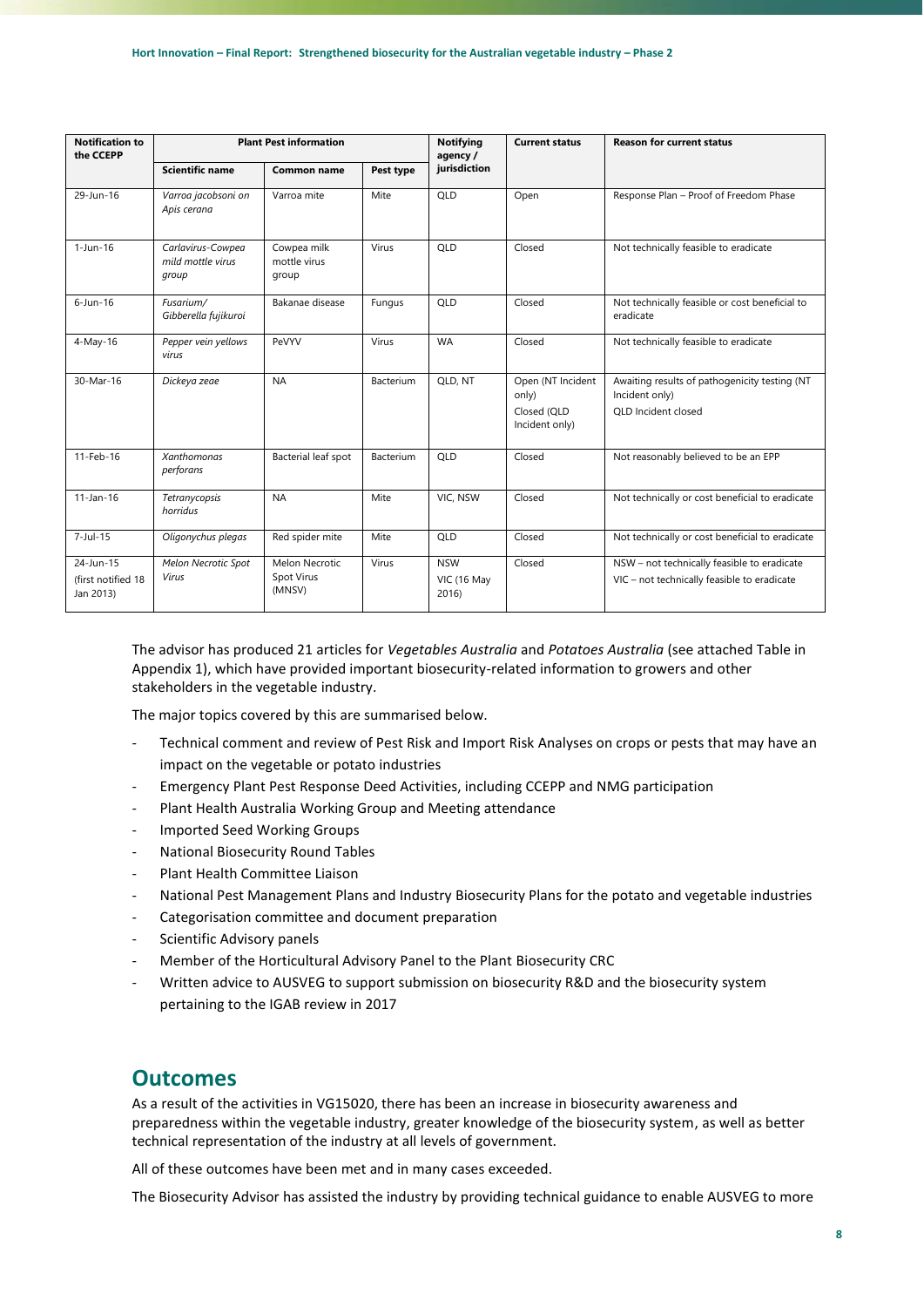fully participate in a range of formal biosecurity processes and meetings, many of which are of a scientific or technical nature. The Biosecurity Advisor has also provided regular biosecurity reports that have been communicated both internally within the industry, including to state vegetable grower organisations, the AUSVEG Board and Hort Innovation, as well as externally (i.e. publicly) via *Vegetables Australia* and other AUSVEG publications in order to reach vegetable levy payers.

The outcome from this investment has been a major change in the profile of AUSVEG in the area of biosecurity. AUSVEG participates in many aspects of the biosecurity sphere and is seen as a valuable contributor to the national biosecurity environment. Genuine dialogue now exists between AUSVEG and all jurisdictions in Australia, with AUSVEG now actively consulted for its views on biosecurity matters. AUSVEG has also been asked to provide advice to government on the Risk Analysis process, whilst its representations around the risks posed by seed borne pathogens has seen a consultative group set up that involves industry and government working together to improve biosecurity and harmonise regulations and their introduction.

AUSVEG has conducted many workshops on on-farm biosecurity around Australia using the expertise of Dr. Clayton-Greene, which have been both well-attended and received.

Participation in working groups with regulators has resulted in significant savings to levy payers through minimising regulatory impacts on trade and market access, whilst at the same time ensuring that biosecurity is serving the best interests of producers. This has been particularly the case around seed importation regulations and the fallout from the TPP incursion in Western Australia

Over the project period, the biosecurity advisor provided comment on a number of Import Risk Assessments and other technical documents of relevance to levy payers. In the case of risk assessments, whilst many of these were for non-vegetable products, they nonetheless were potential source of pests/pathogens of concern to levy payers.

Risk Assessments considered were;

- Fresh Salacca fruit from Indonesia
- Dragon Fruit from Vietnam
- Fresh strawberries from Korea
- Group risk analysis for thrips and associated viruses on all fresh produce
- Fresh Limes from Tahiti
- Table Grapes from the Sonoran region Mexico
- Apiaceous Seed
- Cucurbit seed
- Dragon Fruit from Indonesia
- Brassicaceous seed
- Pospiviroids and imported tomato seed
- Breadfruit from the Pacific
- Mealy bugs and associated pathogens on all imported fresh produce

In addition, input was made on the cucumber green mottle mosaic virus management plan and decision tree, as well as drafting the brown marmorated stink bug categorization package for PHA.

The project saw the Biosecurity consultant mentor several AUSVEG officers and has now resulted in AUSVEG and perforce levy payers having a much stronger voice in biosecurity and having a strong in-house capacity to deliver biosecurity outcomes.

### <span id="page-8-0"></span>**Monitoring and evaluation**

The Biosecurity Advisor has provided input and advice, where needed, on all of the incursions listed in the outputs section of this report. The Biosecurity Advisor has more specifically been involved in activity relating to incursions that are high impact for the vegetable industry, such as the TPP incursion in Western Australia. In addition, it is notable that the vegetable industry is now contributing funds through the Plant Health Levy towards eradication of Varroa mite from Queensland and the ongoing Torres Strait Fruit Fly Strategy. Launch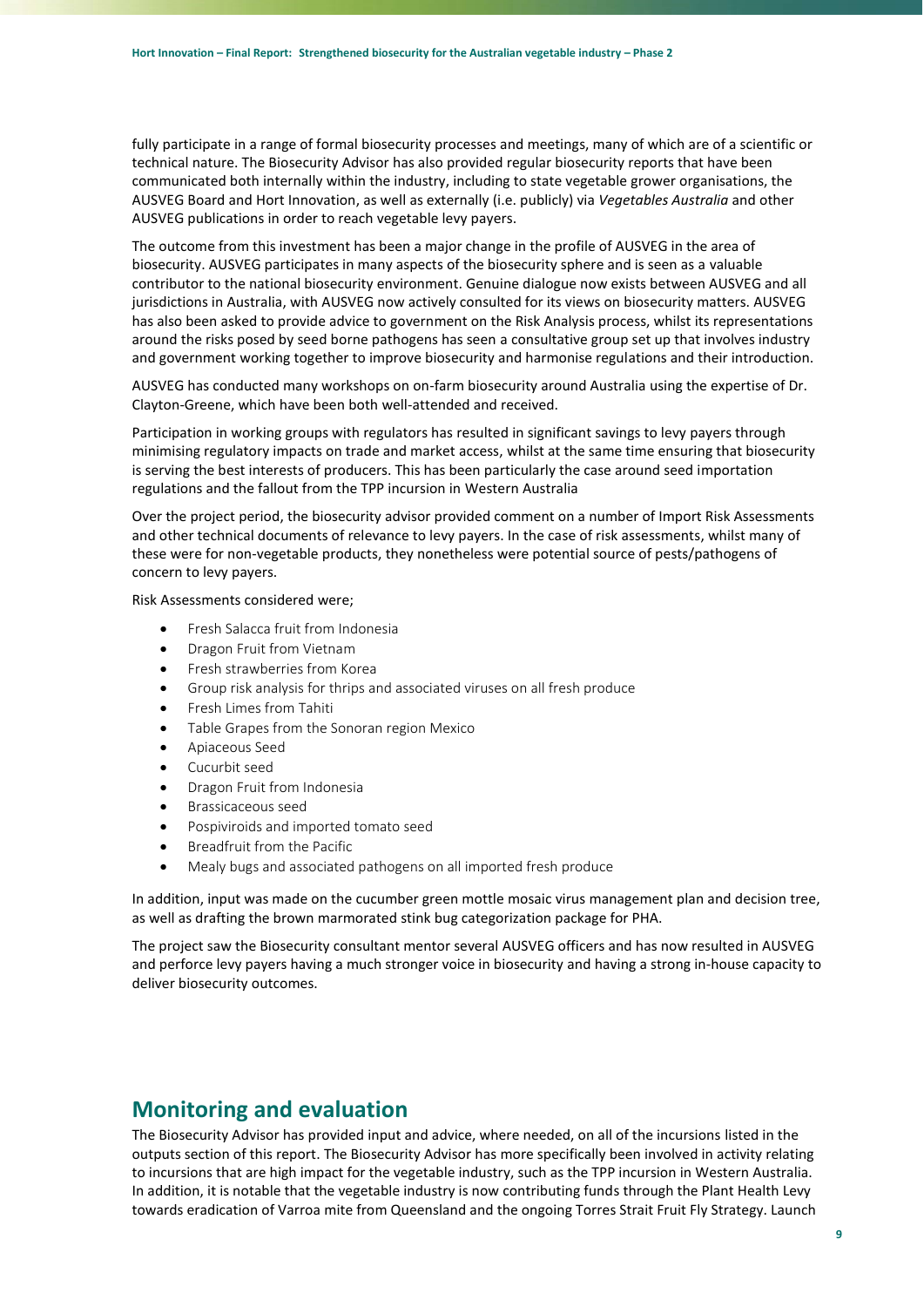of these initiatives have resulted from strong input from the Biosecurity Advisor during discussions with state and federal governments.

The Biosecurity Advisor also remains a member of the following working groups:

- Cost sharing Issues Resolutions Group for the EPPRD;
- Consequential losses Issues Resolutions Group for the EPPRD;
- Categorisation Issues Resolutions Group for the EPPRD; and
- Bee Pest Categorisation group (for the purposes of the EPPRD).

These are ongoing working groups and are convened by PHA as and when required, usually via teleconference.

The Advisor, represented AUSVEG, as a member of the Imported Seed Working Group. This working group is chaired by the Commonwealth and is charged with a range of actions including:

- Identifying new and emerging pest risks associated with seeds and seed pathways;
- Assessing the potential impact of those pests on Australia's production industries;
- Contributing to the review of measures in place to manage priority seed biosecurity risks, including the verification of pest status through best practice diagnostic technologies;
- Engaging with local, national and international seed industries to achieve greater assurance on the biosecurity status of seed for sowing; and
- Identifying priorities for the review of biosecurity risks in seed and any import conditions that may be applied.

The project has undergone regular reporting and monitoring from Hort Innovation and AUSVEG to measure the project's effect on effectiveness, reach and industry impact; the project has been exceedingly successful in these measures. The project has also undergone continuous monitoring and improvement to ensure that the industry is well-represented on key biosecurity-related issues and that the project creates an enduring legacy of biosecurity awareness, preparedness and expertise amongst members of the industry Peak Industry Body and the vegetable industry more broadly. Given the increased reputation and credibility of AUSVEG on biosecurity-related matters that can be directly attributed to Dr Clayton-Greene and the program, VG15020 has provided strong results for the vegetable industry.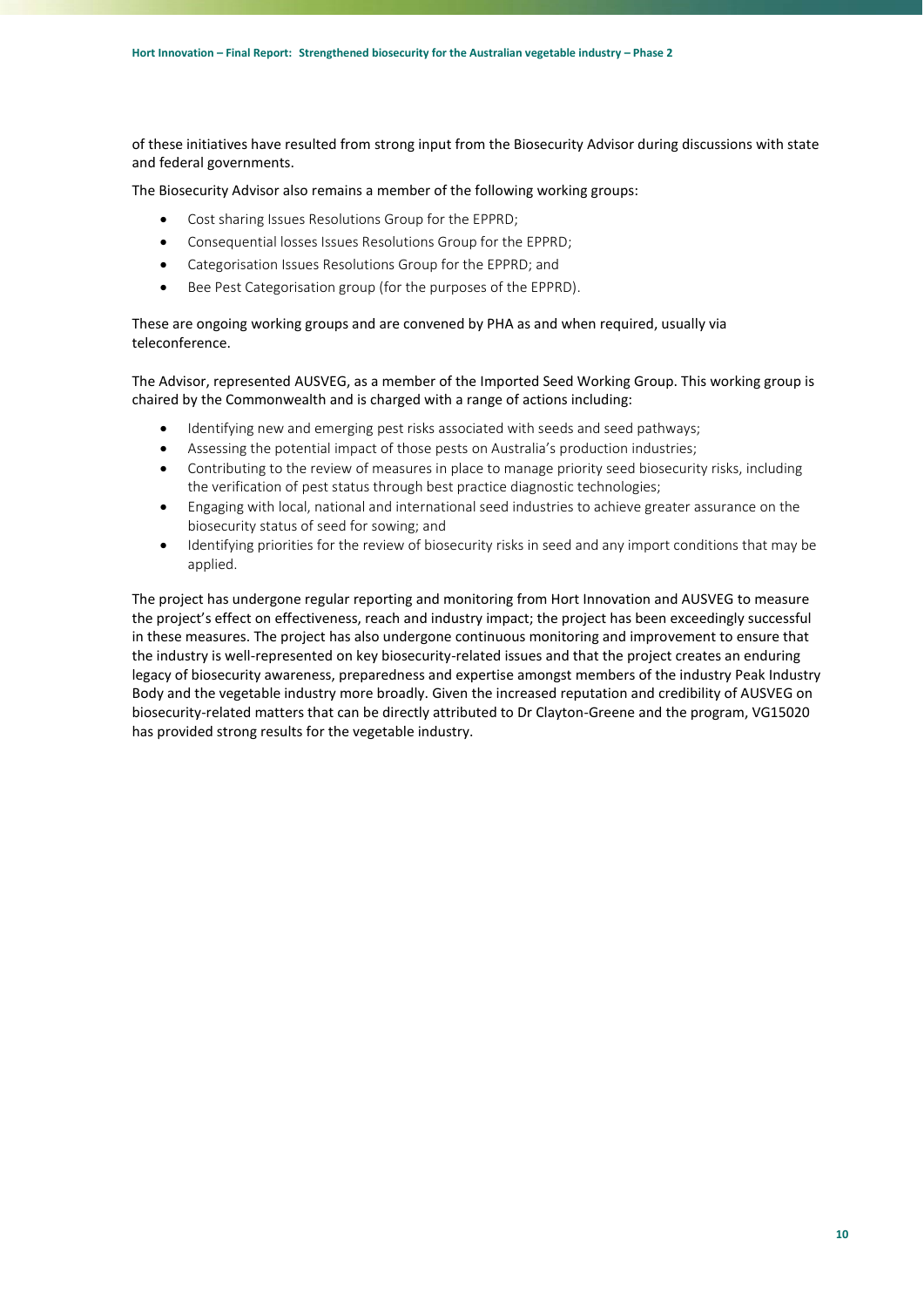#### <span id="page-10-0"></span>**Recommendations**

The project has allowed AUSVEG to have a stronger say and effective representation in matters of biosecurity, particularly with engagement with the Commonwealth. This enables industry- and growerperspective that inform key outcomes for the industry. Additionally, it has enabled AUSVEG to deliver an industry-leading biosecurity program for the industry.

Hence, the key recommendation is a continuity of the project, while in the meantime improving the skill set within AUSVEG to develop long-term capabilities and capacity in biosecurity within the industry.

In the absence of a biosecurity consultant, it is then recommended that AUSVEG limit its engagements, particularly submission of technical documents, to only key critical issues like the EPPRD matters.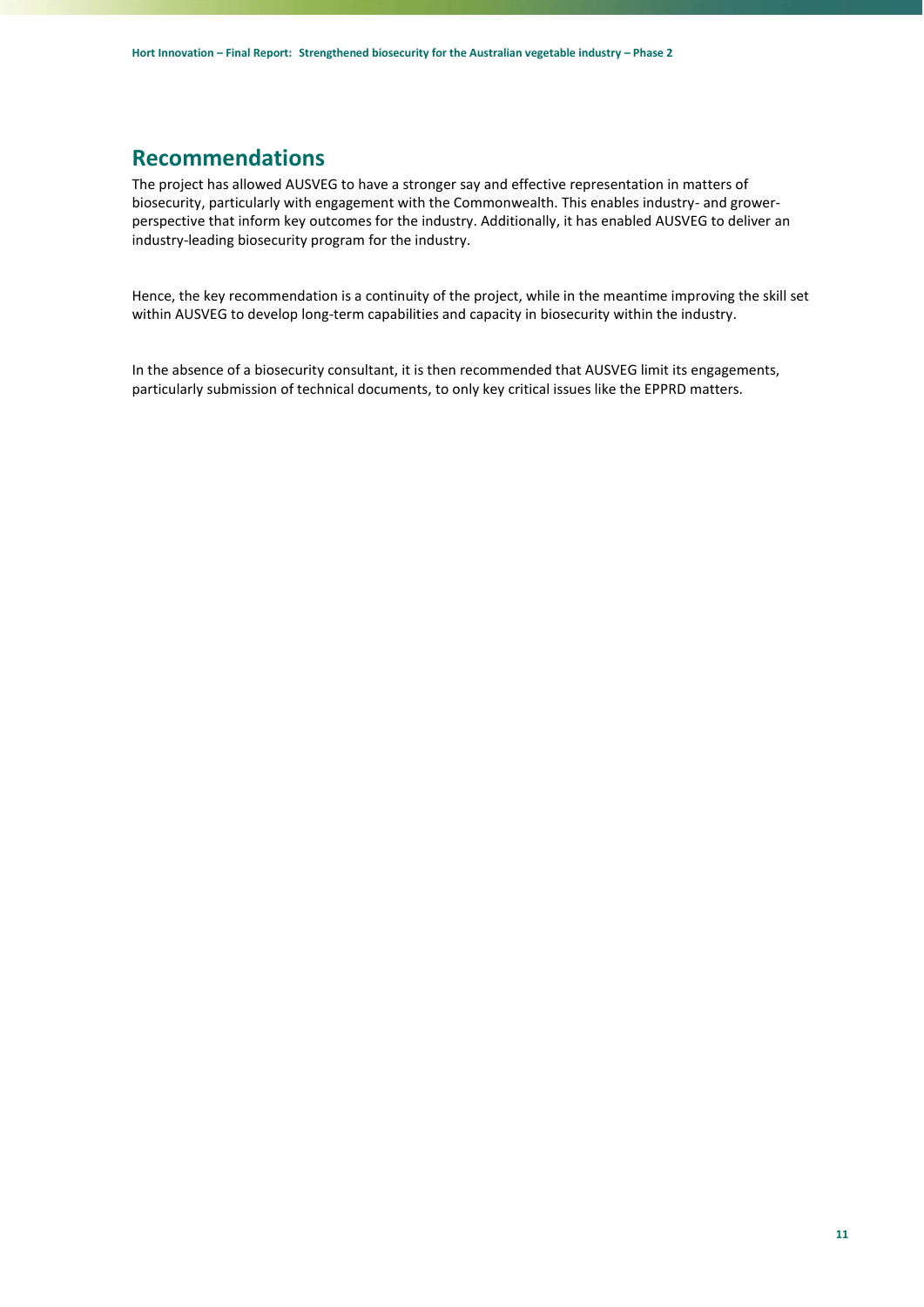# <span id="page-11-0"></span>**Refereed scientific publications**

None to report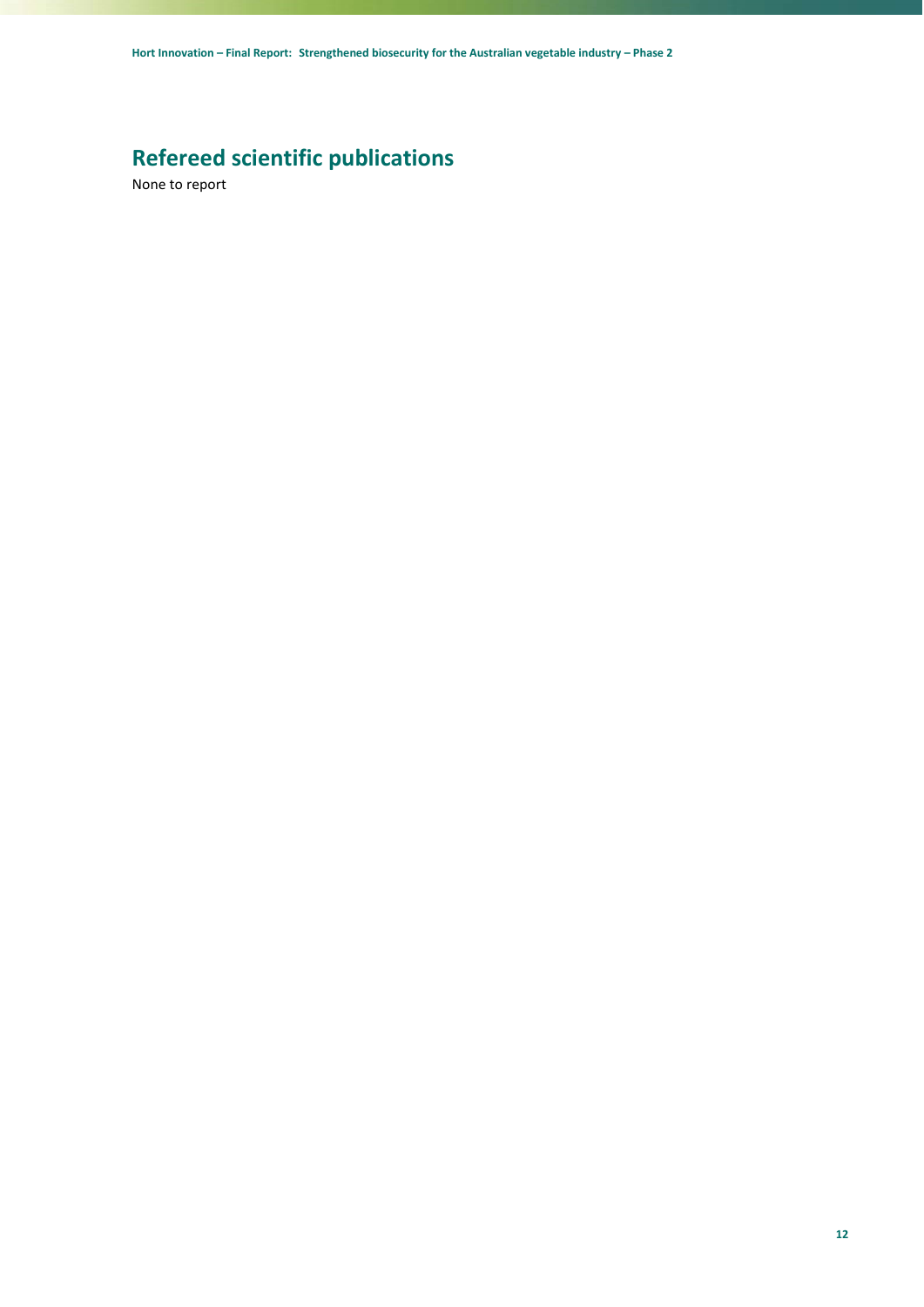# <span id="page-12-0"></span>**References**

#### <span id="page-12-1"></span>**APPENDIX 1**

VG15023 – Consultancy Services for Strengthened Biosecurity of the Vegetable Industry – Phase 2

*Appendix: A list of all 'Biosecurity brief' articles that appeared in the current project period - Vegetables Australia (VA) and Potatoes Australia (PA) magazines.*

| <b>Article title</b>                                             | <b>Pages</b> | <b>Issue published</b>           |
|------------------------------------------------------------------|--------------|----------------------------------|
| Responding to an exotic pest<br>incursion                        | 0.66         | VA March/April 2017              |
| Focus on tomato-potato psyllid<br>incursion                      | 0.66         | VA May/June 2017                 |
| Tomato-potato psyllid: Biosecurity<br>update                     | 1            | PA June/July 2017                |
| Tomato-potato psyllid update                                     | $\mathbf{1}$ | VA July/August 2017              |
| Bacterium detected in WA potato<br>crop                          | $\mathbf{1}$ | PA August/September<br>2017      |
| Discussing biosecurity and trade in<br>the event of an incursion | 1            | VA September/October<br>2017     |
| Using hindsight to better prepare for<br>the future              | $\mathbf{1}$ | PA October/November<br>2017      |
| The unseen challenges of dealing<br>with potential pathogens     | $\mathbf{1}$ | VA November/December<br>2017     |
| Industry biosecurity in focus at<br>roundtable discussion        | $\mathbf{1}$ | PA December<br>2017/January 2018 |
| Tomato potato psyllid incursion:<br>What have we learnt?         | 1.5          | VA January/February 2018         |
| Tomato potato psyllid incursion:<br>What have we learnt?         | 1.5          | PA February/March 2018           |
| Learning from the past to prepare for<br>the future              | 1            | VA March/April 2018              |